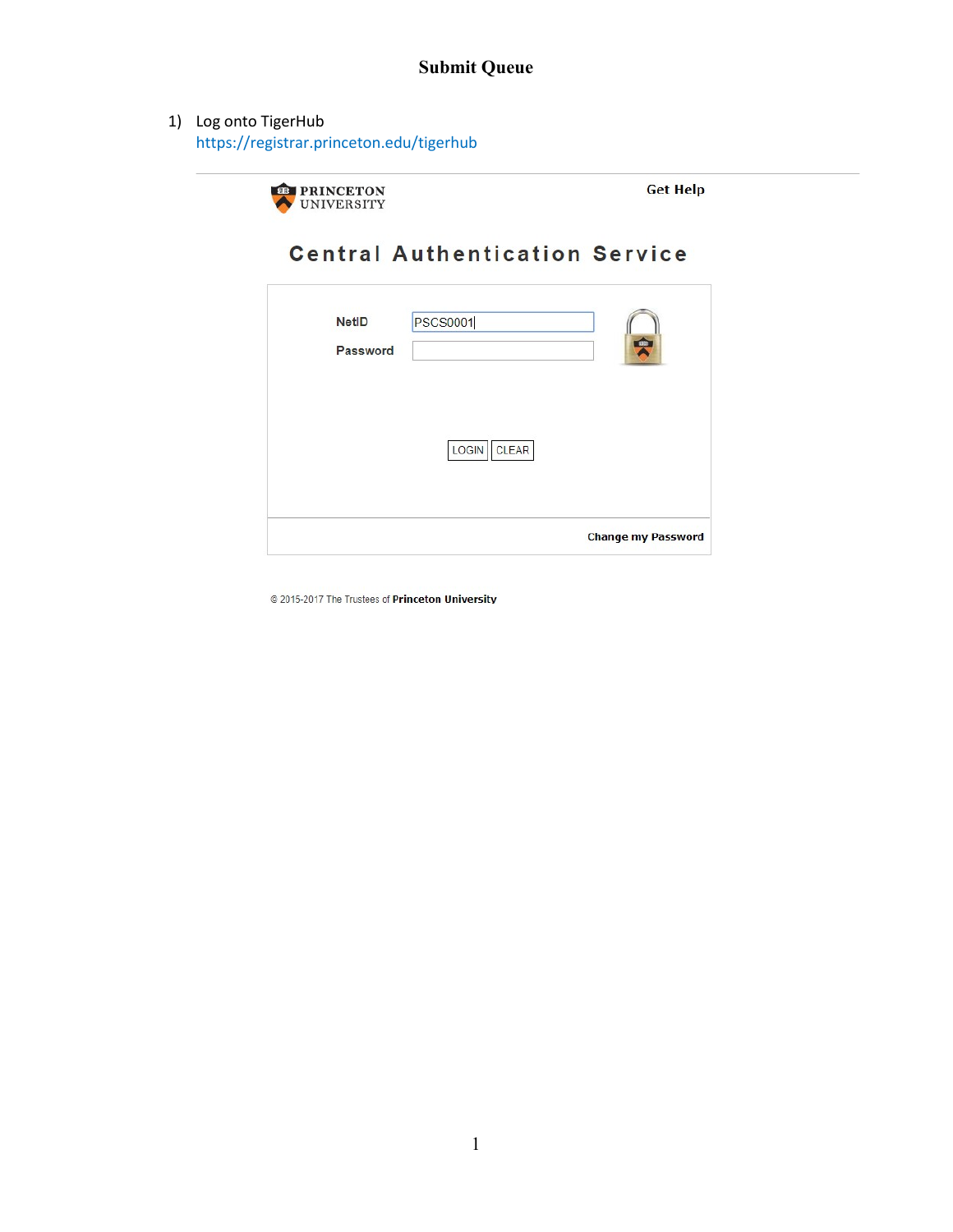2) Click on the Enroll in Course(s) link that appears in the Courses and Enrollment menu tile.

Note: Depending on your browser and screen size, the tiles referenced below might appear in a different order.

| <b>Personal Information</b>                                                                                                                                                                                                                                                                                                              | <b>Announcements</b> |                  | <b>Holds and To-Do List</b>                                 |                 | <b>Academic Tasks</b>  |
|------------------------------------------------------------------------------------------------------------------------------------------------------------------------------------------------------------------------------------------------------------------------------------------------------------------------------------------|----------------------|------------------|-------------------------------------------------------------|-----------------|------------------------|
| GERhub<br>Welcome                                                                                                                                                                                                                                                                                                                        | No Announcements     |                  | No current hold(s)                                          |                 | Academic Planning Form |
|                                                                                                                                                                                                                                                                                                                                          |                      |                  |                                                             |                 |                        |
| <b>Courses and Enrollment</b>                                                                                                                                                                                                                                                                                                            |                      |                  | <b>Class Schedule</b>                                       |                 | ₹                      |
| <b>Course Planner</b>                                                                                                                                                                                                                                                                                                                    |                      | Add              | <b>Drop</b>                                                 | Section Change  |                        |
| Enroll in Course(s)<br><b>Change Section</b><br>Drop Classes<br>Swap a Course<br>Course Offerings <sub>13</sub><br><b>Grades and Transcripts</b><br><b>View Grades</b><br><b>View Degree Progress</b><br><b>View Internal Transcript</b><br><b>Request Official Transcript</b><br>Request Proof of Enrollment<br>View Test Scores and AP | <b>Monday</b>        | <b>Tuesday</b>   | Wednesday                                                   | <b>Thursday</b> | <b>Friday</b>          |
|                                                                                                                                                                                                                                                                                                                                          |                      |                  |                                                             |                 |                        |
| <b>Advising</b>                                                                                                                                                                                                                                                                                                                          |                      |                  | <b>Final Exam Schedule</b>                                  |                 | v.                     |
| <b>Academic Planning Form</b>                                                                                                                                                                                                                                                                                                            | 2021-2022 Fall       |                  |                                                             |                 |                        |
| <b>View Advisers</b>                                                                                                                                                                                                                                                                                                                     | <b>Class</b>         | <b>Exam date</b> |                                                             | <b>Period</b>   | Room                   |
| WASE $\mathbb{R}^n$                                                                                                                                                                                                                                                                                                                      |                      |                  | The final exam schedule has not been published at this time |                 |                        |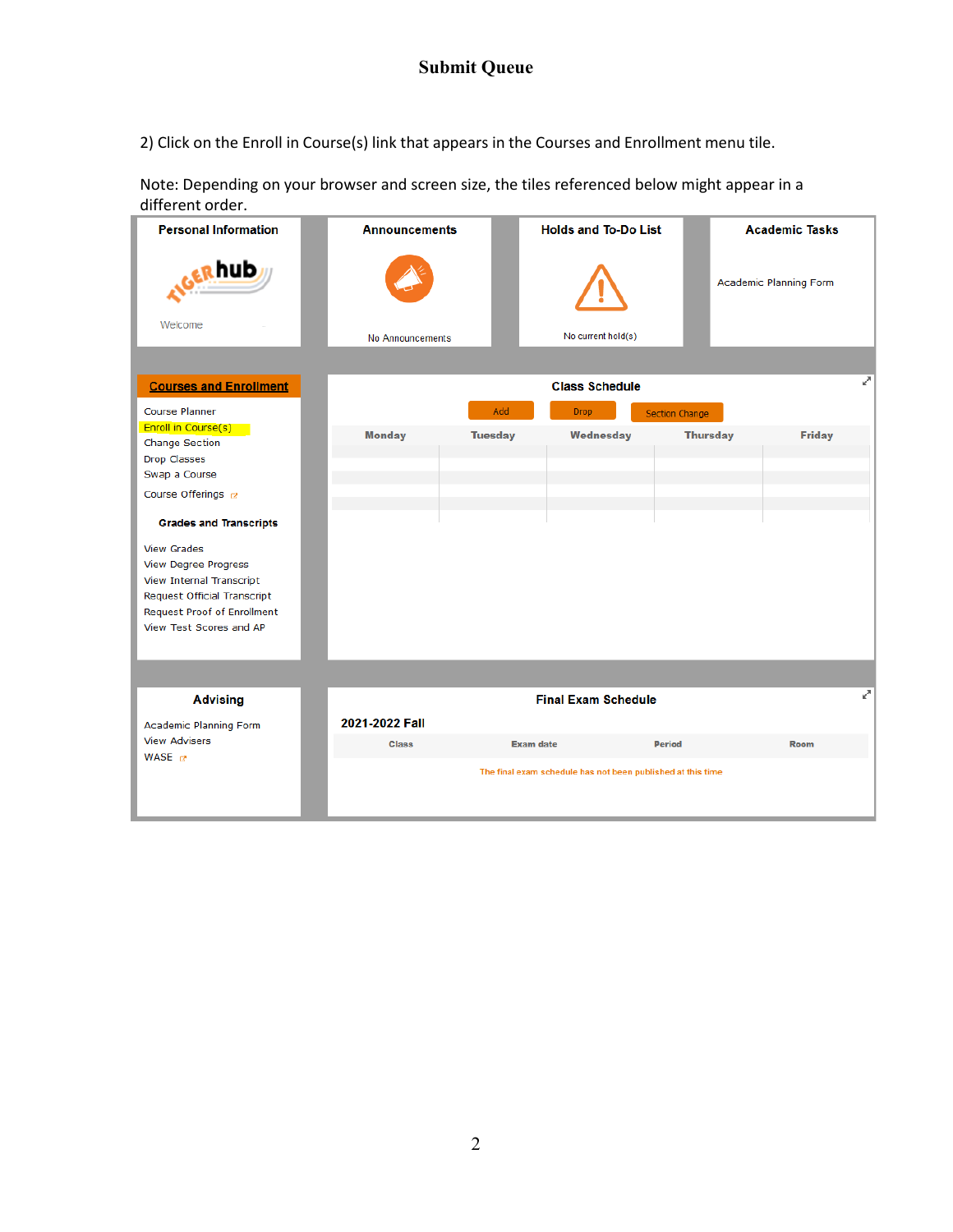2a) If necessary, select 2021-2022 Fall and click the Continue Button

| My Class Schedule<br>Add            | <b>Swap Courses</b><br>Drop | <b>Change Sections</b>      | <b>Term Information</b> |
|-------------------------------------|-----------------------------|-----------------------------|-------------------------|
| <b>Add Classes</b>                  |                             |                             | Ε<br>Ξ                  |
| <b>Select Term</b>                  |                             |                             |                         |
| Select a term then select Continue. |                             |                             |                         |
| Term                                | Career                      | Institution                 |                         |
| 2020 Summer                         | Undergraduate               | <b>Princeton University</b> |                         |
| 2021-2022 Fall                      | Undergraduate               | Princeton University        |                         |
|                                     |                             | Continue                    |                         |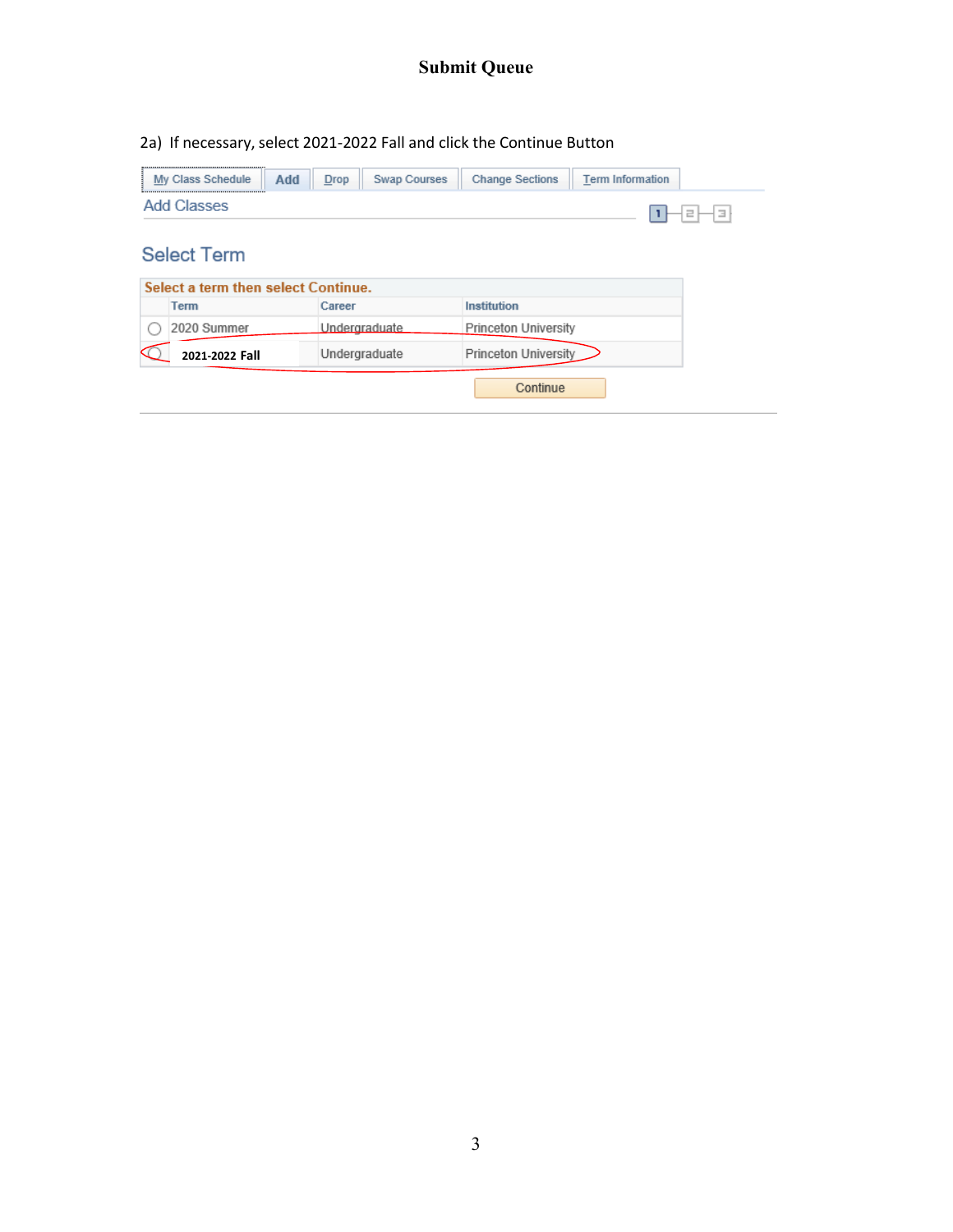3) Click on the "Proceed to Step 2 of 3" button.

| <b>TigerHub</b><br>Ø                                                                          |               |                                        |                          |                                          |                             |               |
|-----------------------------------------------------------------------------------------------|---------------|----------------------------------------|--------------------------|------------------------------------------|-----------------------------|---------------|
|                                                                                               |               |                                        |                          |                                          |                             |               |
| Add<br>My Class Schedule                                                                      | <b>Drop</b>   | Swap Courses<br><b>Change Sections</b> | Term Information         |                                          |                             |               |
| <b>Add Classes</b>                                                                            |               |                                        | $\overline{1}$           | $=$<br>$\exists$                         |                             |               |
| 1. Select classes to add                                                                      |               |                                        |                          |                                          |                             |               |
|                                                                                               |               |                                        |                          |                                          |                             |               |
| To select classes for another term, select the term and select Change. When you are satisfied |               |                                        |                          |                                          |                             |               |
| with your class selections, proceed to step 2 of 3.                                           |               |                                        |                          |                                          |                             |               |
|                                                                                               |               |                                        |                          |                                          |                             |               |
| 2021-2022 Fall   Undergraduate   Princeton University                                         |               |                                        |                          |                                          |                             |               |
|                                                                                               |               |                                        |                          |                                          |                             |               |
|                                                                                               |               |                                        |                          |                                          |                             |               |
|                                                                                               |               |                                        | O                        | Open                                     | <b>□</b> Closed             |               |
|                                                                                               |               |                                        |                          |                                          |                             |               |
|                                                                                               |               | 2021-2022 Fall Course Queue            |                          |                                          |                             |               |
|                                                                                               | <b>Delete</b> | <b>Class</b>                           | Days/Times               | Room                                     | Instructor                  | <b>Status</b> |
| Enter                                                                                         |               | CHM 201-L01                            | TuTh 11:00AM -           | <b>Frick Chemistry</b>                   | S. Francis,                 |               |
|                                                                                               | î             | (20912)                                | 12:20PM                  | Laboratory B02                           | M. Hecht,<br>R. L'Esperance |               |
| <b>Add to Course Queue</b><br><b>Enter Class Nbr</b><br><b>Find Classes</b><br>Class Search   |               | CHM 201-B03A<br>(22250)                | Tu 7:30PM - 10:20PM      | <b>Frick Chemistry</b><br>Laboratory A04 | <b>Staff</b>                |               |
| Search                                                                                        |               | CHM 201-C10A<br>(22247)                | Fr 1:30PM - 2:20PM       | McDonnell Hall 105                       | <b>Staff</b>                | ∩             |
|                                                                                               | 自             | MAT NFO1-C03<br>(22688)                | MoWe 1:30PM -<br>2:50PM  | <b>TBA</b>                               | <b>Staff</b>                | O             |
|                                                                                               | î             | PHI 202-L01<br>(22026)                 | TuTh 12:30PM -<br>1:20PM | McCosh Hall 10                           | A. Lerner                   | O             |
|                                                                                               |               | PHI 202-P99<br>(22760)                 | <b>TBA</b>               | <b>TBA</b>                               | <b>Staff</b>                | o             |

| N ™ My 2021-2022 Fall Class Schedule             |  |
|--------------------------------------------------|--|
| You are not registered for classes in this term. |  |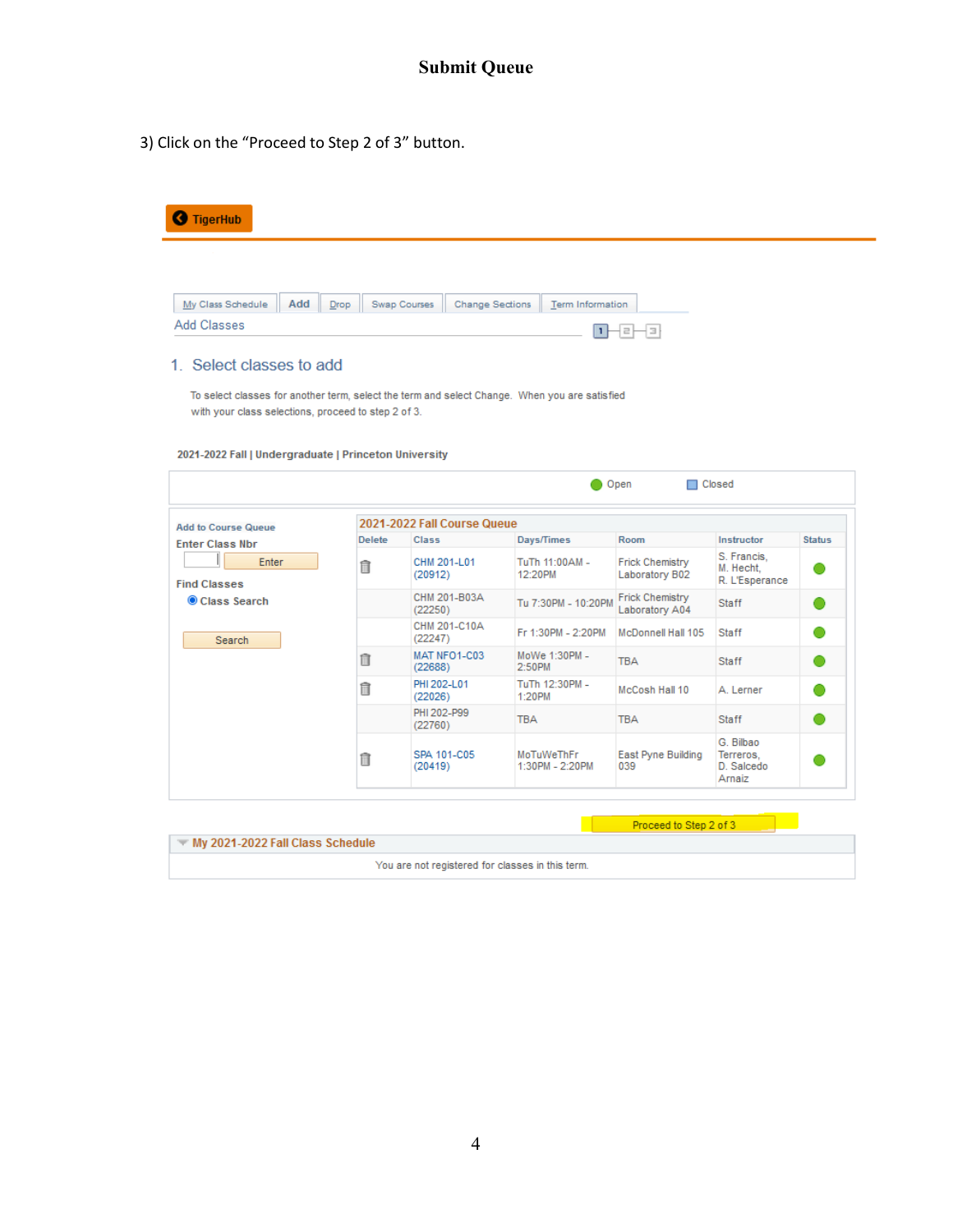### 4) Click on the "Finish Enrolling" Button

My Class Schedule || Add | Drop || Swap Courses || Change Sections || Term Information Add Classes \_ D-8-3

#### 2. Confirm classes

Select Finish Enrolling to process your request for the classes listed. To exit without adding these classes, select Cancel.

After you have finished making your changes, view or print your degree audit report.

2021-2022 Fall | Undergraduate | Princeton University

| <b>Class</b>            | <b>Description</b>                              | <b>Days/Times</b>             | Room                                                     | Instructor                                 | <b>Status</b> |
|-------------------------|-------------------------------------------------|-------------------------------|----------------------------------------------------------|--------------------------------------------|---------------|
| CHM 201-L01<br>(20912)  | General<br>Chemistry I<br>(Lecture)             | TuTh 11:00AM - 12:20PM        | <b>Frick Chemistry</b><br>Laboratory B02                 | S. Francis.<br>M. Hecht.<br>R. L'Esperance |               |
| CHM 201-B03A<br>(22250) | General<br>Chemistry I<br>(Laboratory)          | Tu 7:30PM - 10:20PM           | <b>Frick Chemistry</b><br><b>Staff</b><br>Laboratory A04 |                                            |               |
| CHM 201-C10A<br>(22247) | General<br>Chemistry I<br>(Class)               | Fr 1:30PM - 2:20PM            | McDonnell Hall 105                                       |                                            |               |
| MAT NFO1-C03<br>(22688) | Princeton<br>Calculus<br>Orientation<br>(Class) | MoWe 1:30PM - 2:50PM          | <b>TRA</b>                                               |                                            |               |
| PHI 202-101<br>(22026)  | Introduction to<br>Moral Philosop<br>(Lecture)  | TuTh 12:30PM - 1:20PM         | McCosh Hall 10                                           | A. Lerner                                  |               |
| PHI 202-P99<br>(22760)  | Introduction to<br>Moral Philosop<br>(Precept)  | <b>TRA</b>                    | <b>TRA</b>                                               | <b>Staff</b>                               |               |
| SPA 101-C05<br>(20419)  | Beginner's<br>Spanish I (Class)                 | MoTuWeThFr 1:30PM -<br>2:20PM | East Pyne Building<br>039                                | G. Bilbao Terreros.<br>D. Salcedo Arnaiz   |               |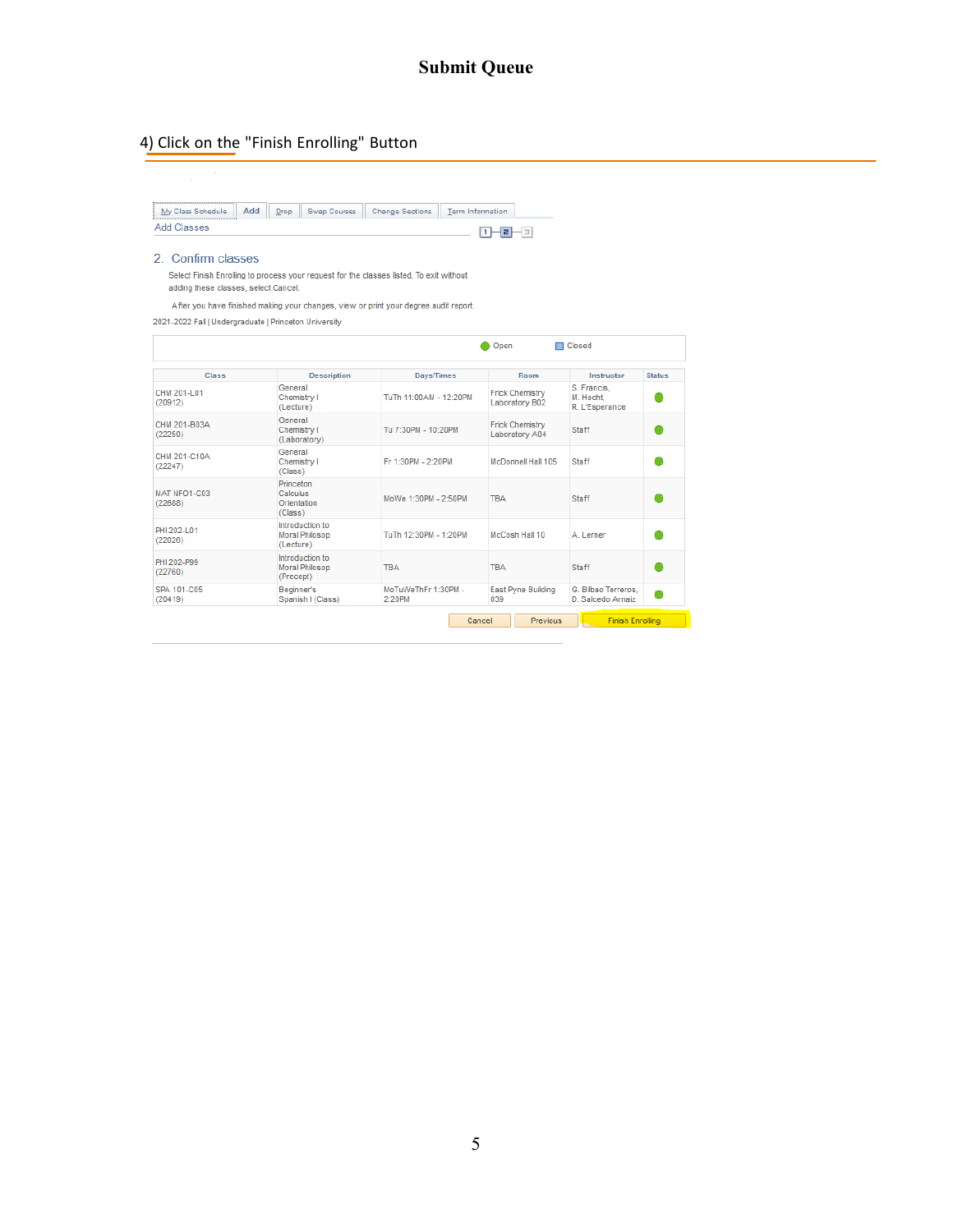5) Review the results of submitting your course queue and resolve any errors.

| If you see a | $\Box$ in the status column for the course, you are officially enrolled in the course. |
|--------------|----------------------------------------------------------------------------------------|
|              |                                                                                        |

If you see an  $\bullet$  the system was unable to enroll you in the course. If possible. please review and resolve any error messages and try again. Some common errors are time conflicts and closed sections.

Course Queue

| y Class Schedule | Add | Drop | Swap Courses | <b>Change Sections</b> | - |  |
|------------------|-----|------|--------------|------------------------|---|--|
| lasses:          |     |      |              |                        |   |  |

### 3. View results

View the following status report for enrollment confirmations and errors

After you have finished making your changes, view or print your degree audit report.

| Class                          | Message                                                                                               | <b>Status</b> |
|--------------------------------|-------------------------------------------------------------------------------------------------------|---------------|
| CHM 201                        | Message: After you have finished making your<br>changes, view or print your degree audit report. (PU) |               |
| <b>MAT</b><br>NFO <sub>1</sub> | Message: After you have finished making your<br>changes, view or print your degree audit report. (PU) |               |
| <b>PHI 202</b>                 | Message: After you have finished making your<br>changes, view or print your degree audit report. (PU) |               |
| SPA 101                        | Error: You cannot add this class due to a time conflict<br>with class 22247. Select another class.    | x             |
|                                | My Class Schedule<br><b>Add Another Class</b>                                                         |               |

2021-2022 Fall | Undergraduate | Princeton University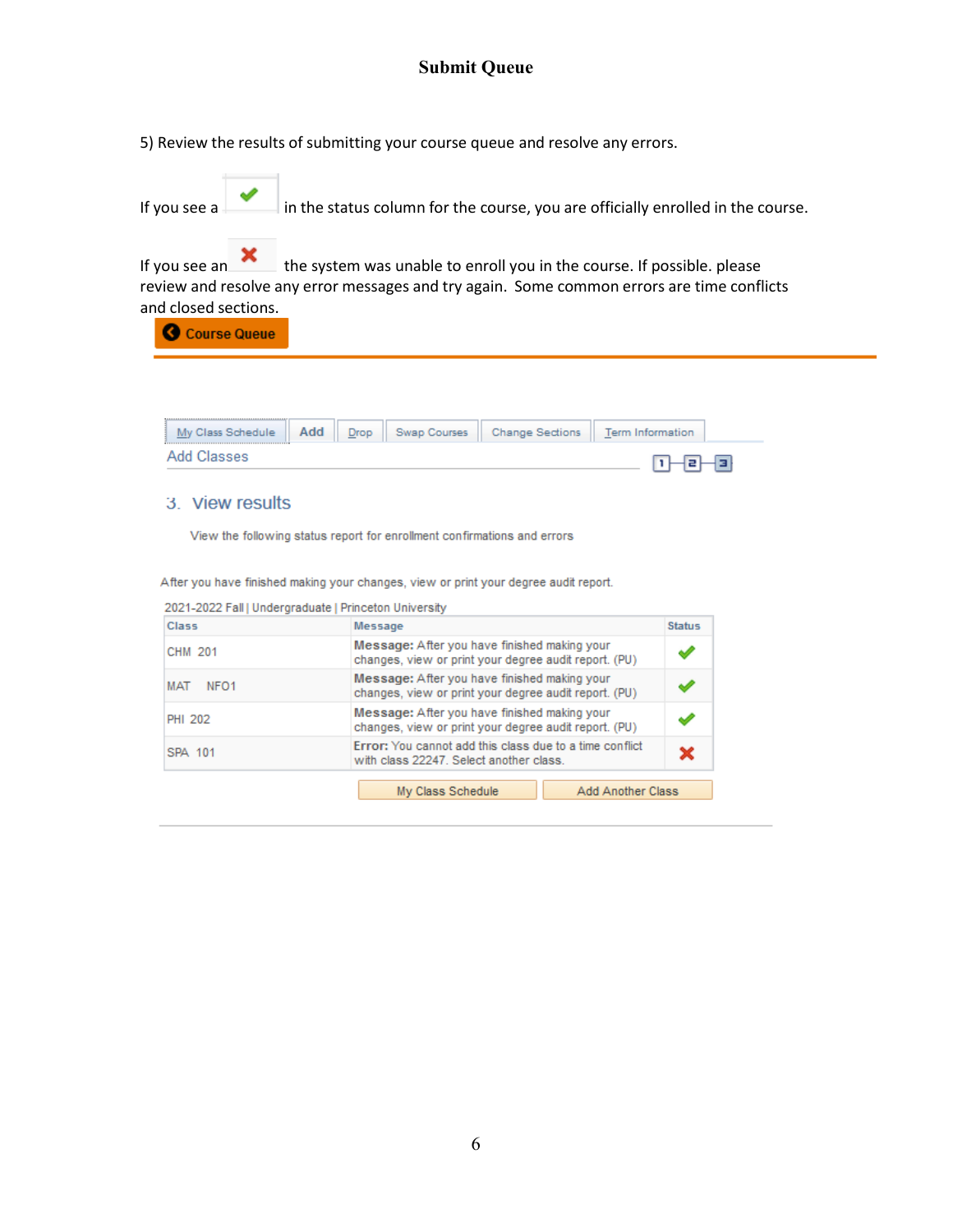6) After reviewing the results of submitting enrollment, click on the **button in the** upper-right-hand corner of your screen to return to TigerHub and view your schedule:

| Course Queue                     |                                                                                                                                                                                                                           |               | <b>Enrollment: Add Classes</b> |
|----------------------------------|---------------------------------------------------------------------------------------------------------------------------------------------------------------------------------------------------------------------------|---------------|--------------------------------|
| My Class Schedule<br>Add Classes | Add<br>Swap Courses<br>Change Sections<br>Term Information<br>Drop                                                                                                                                                        | n-e-e         |                                |
| 3. View results                  | View the following status report for enrollment confirmations and errors<br>After you have finished making your changes, view or print your degree audit report.<br>2021-2022 Fall   Undergraduate   Princeton University |               |                                |
| <b>Class</b>                     | Message                                                                                                                                                                                                                   | <b>Status</b> |                                |
| CHM 201                          | Message: After you have finished making your changes, view<br>or print your degree audit report. (PU)                                                                                                                     | ✔             |                                |
| MAT NFO1                         | Message: After you have finished making your changes, view<br>or print your degree audit report. (PU)                                                                                                                     | ✔             |                                |
| PHI 202                          | Message: After you have finished making your changes, view<br>or print your degree audit report. (PU)                                                                                                                     | ✔             |                                |
| SPA 101                          | Error: You cannot add this class due to a time conflict with<br>class 22247. Select another class.                                                                                                                        | ×             |                                |
|                                  | My Class Schedule<br>Add Another Class                                                                                                                                                                                    |               |                                |